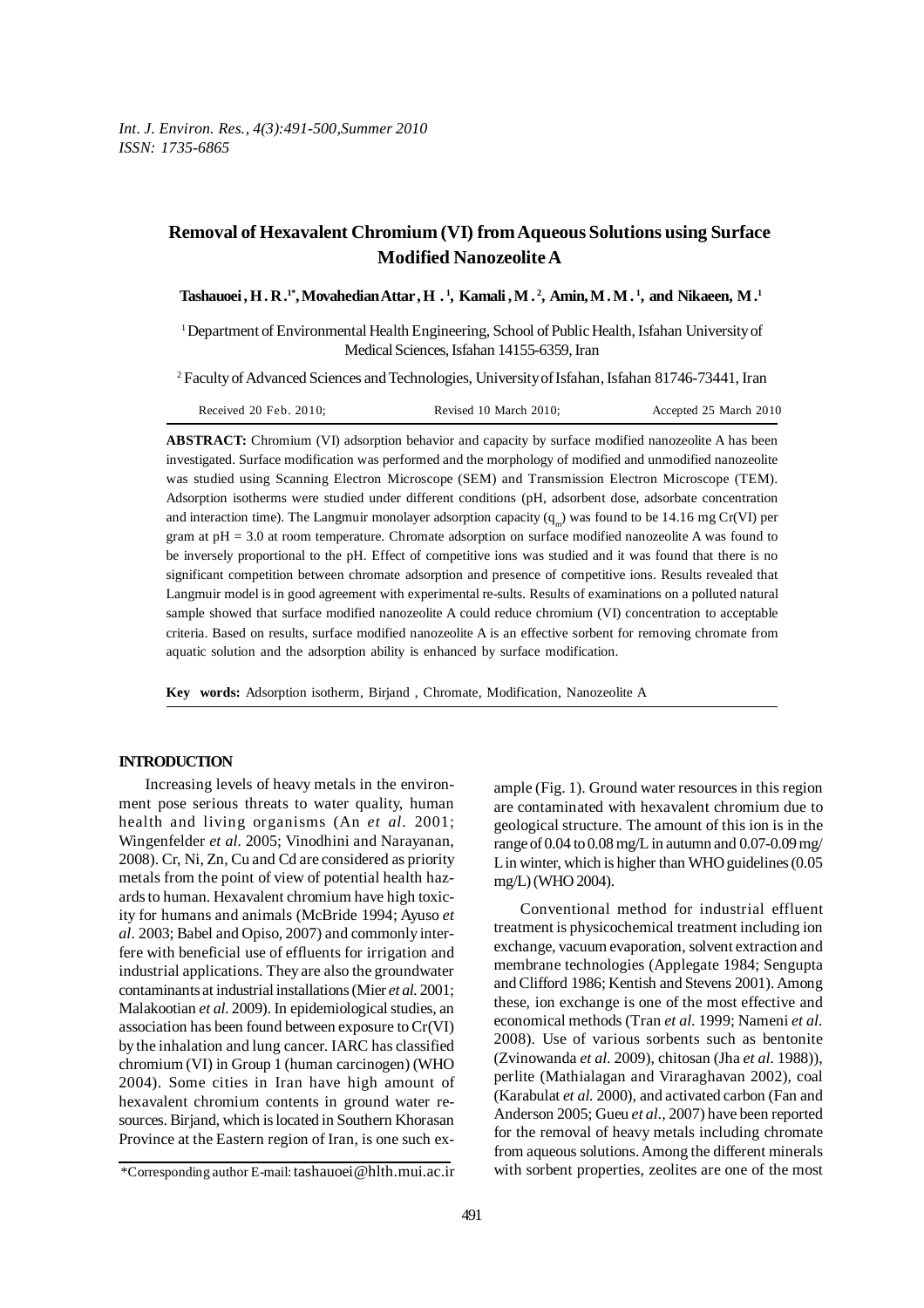promising sorbents. The advantages of zeolites over resins are much lower cost and ion selectivity. Zeolites have many applications such as molecular sieves and water softeners (Breck 1974; Sand and Mumpton 1978; Kallo and Sherry 1988). They appear also as suitable sorbents for heavy metals; hence several investigations on sorbent behavior of natural (Mellah and Chegrouche 1997; Inglezakis *et al.* 2003; Dal Bosco *et al.* 2005; Chutia *et al.* 2009) and synthetic zeolites (Hertzenberg and Sherry 1980; Singh *et al.* 2000; Ríos *et al.* 2008) is implemented.

Zeolite A has crystalline cubic lattice structure and is usually produced in sodium form. This zeolite is one of the most important molecular sieves, and has a good cation exchange capacity and can easily exchange sodium ion with cations (Breck 1974; Kamali *et al.* 2009)*.* Nanocrystalline zeolites have unique properties in comparison to conventional micrometer-sized zeolite crystals. These materials have been reduced in size to just a few unit cells, this gives significant change in properties. The expected effects due to crystals' size reduction are: efficiency enhancement of very rapid reactions, and increasing the external surface (Zhan *et al.* 2002; Mintova *et al.* 2003).

Recently, interests on the adsorption of anions and neutral molecules by surface-modified zeolites is increased (Zhang *et al.* 2002). Zeolites in their original form could adsorb only cations, but some heavy metals such as chromium and arsenic are present in cations, anions, non-ionized species (Sengupta 2002). Hence, development of materials with capability to adsorb anions, cations and neutral molecules is of high significance. Zeolites could be treated using a cationic surfactant in order to do this. By treating, an organic layer is created on the external surfaces and the charge is reversed to positive (Li et al. 1998). Generally, HDTMA is applied for zeolite treatment, which is a quaternary amine with a long chain cationic surfactant (Nizam Nik Malek 2007).

In view of the environmental significance, the chromate adsorption onto surface modified nanozeolite A has been investigated under different experimental conditions, i.e. pH: 3, 5, 7, and 8, solid: liquid (S:L) ratio: 0.5, 2, 3.5, and 5 g/L, adsorbent concentration: of 0.1, 1.0, 10.0 and 100.0 mg/L, and interaction time: 30, 60, 90, and 120 min. The objective of this study was to gain an insight into the physico-chemical characteristics of Cr (VI) adsorption on nanozeolite, in order to evaluate the optimal experimental conditions to be used in water treatment.

# **MATERIALS & METHODS**

Morphology and particle size of the nanozeolite samples were examined using a Zeiss (LEO) 1455 VP scanning electron microscope (SEM) and a Philips CM10 transmission electron microscope (TEM). A number of microscope images were obtained for the unmodified and modified nanozeolite. X-ray diffraction was performed on Bruker D8 Adavance X-radiation (CuK $_{\alpha}$  1.5806 Å). Chromate analyses were carried out using the ICP-Integra XL-GBC (Australia). A Metrohm pH meter model 525A was used for pH measurements.



**Fig. 1. Location of Birjan in Southern Khorasan Province (Ï%: polluted water wells)**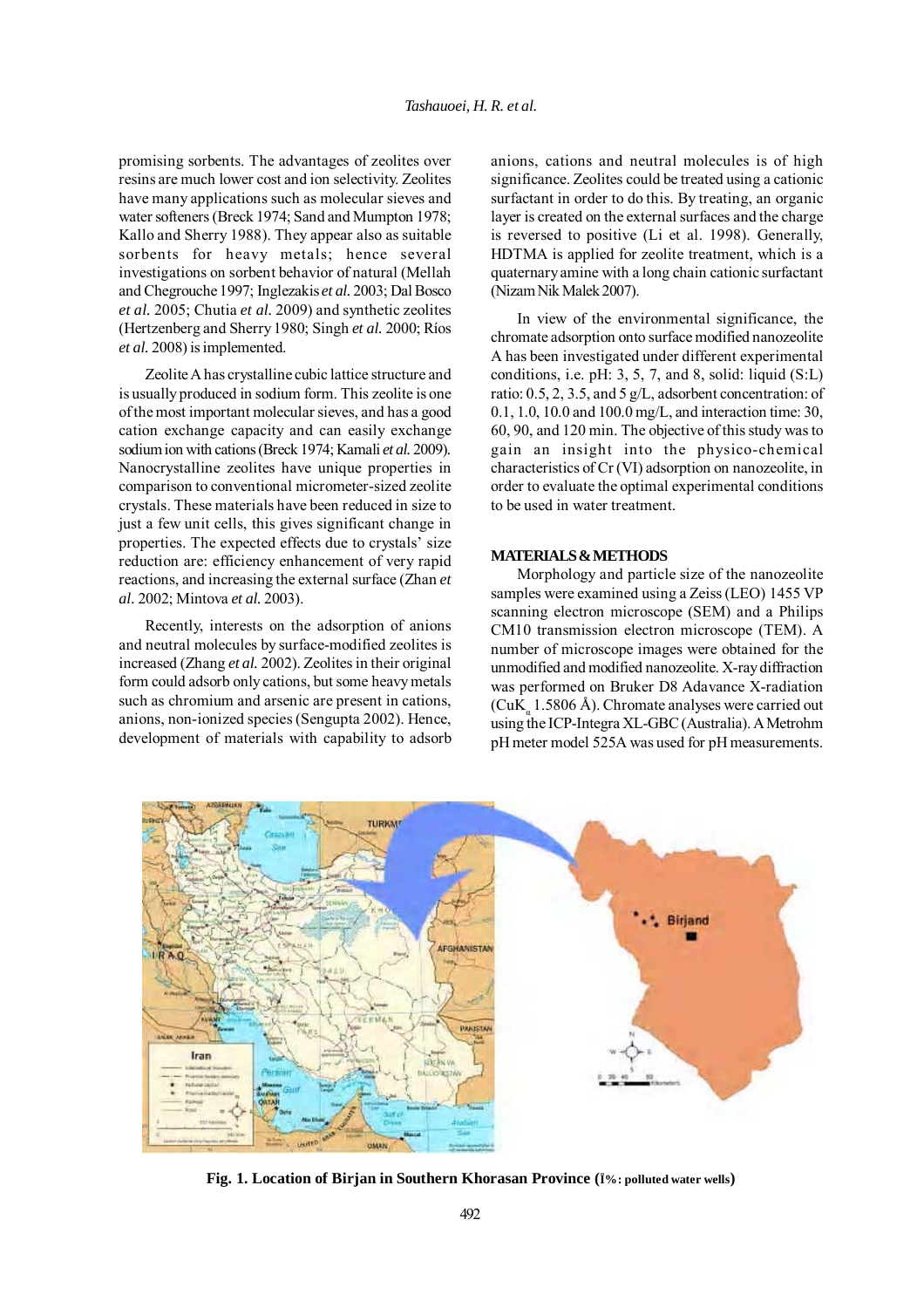The centrifugation was done with a Sigma 3K30 at 20,000 rpm.

Potassium chromate  $(K_2$ CrO<sub>4</sub>) was obtained as a commercial technical grade solid from Sigma-Aldrich. HCl and NaOH were purchased by Merck as analytical grade reagents. Doubly distilled water was used.

Nanozeolite A was supplied by the Fadak Group, Isfahan Science and Technology Town, I.R. Iran. The chemical composition of the this sample was  $SiO<sub>2</sub>$ 35.58%, Al<sub>2</sub>O<sub>3</sub> 28.07%, Na<sub>2</sub>O 17.21%, SO<sub>3</sub> 1.08%, LOI

17.53% (Breck 1974; Kamali, Vaezifar *et al.* 2009). Fig. 2 displays the XRD patterns and Figs. 3 and 4 show SEM and TEM images of non-modified and modified nanozeolite A. Based on these figures, the particle size was in the range of 50-100 nm. Total cation exchange capacity (CEC) and the external CEC (ECEC) were measured according to Haggerty and Bowman method (Haggerty and Bowman 1994) and were found to be equivalent to 2.65 meq. of  $\text{Na}^+\text{/g}$  (CEC) and 0.35 meq. of Na+/g zeolite (ECEC).

A homoionic material is required for examination, so 200 milliliters of 0.1M NaCl solution was placed in



**Fig. 2. XRD pattern of nanozeolite A**



**Fig. 3. SEM imaging of nanozeolite A: (a) unmodified and (b) modified Fig. 4. TEM imaging of nanozeolite A** 

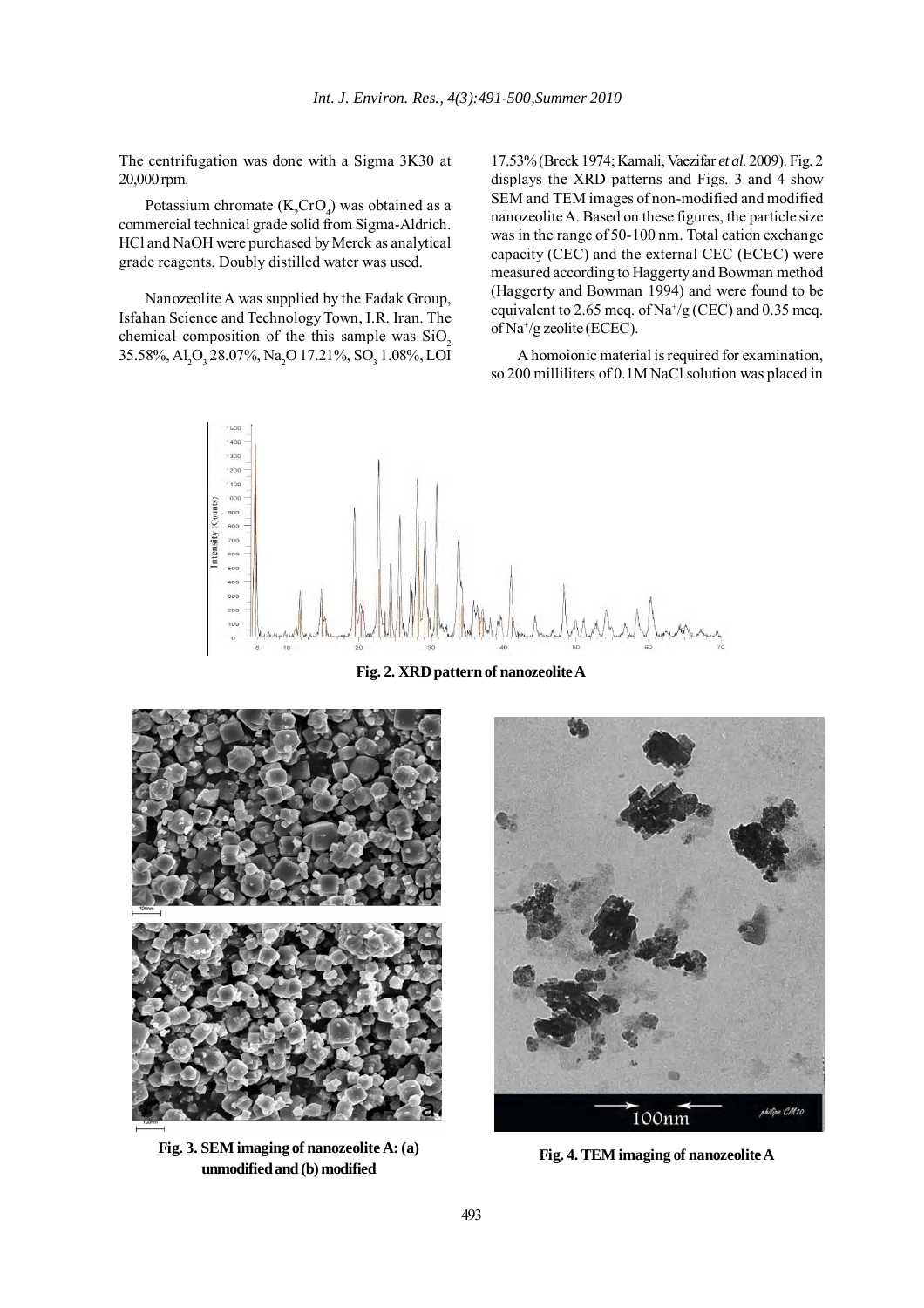reflux with 10 g of nanozeolite at 85°C for 18 hours. Thereafter the solid and liquid phase was separated by centrifugation at 20000 rpm for 5 minutes. In order to obtain a chlorine free sample, the solids phase was washed triple and silver nitrate solution was used as a Cl- indicator. After third sample washing, the solids phase was dried at 110°C for 18 hours (Ming and Dixon 1987; Diaz-Nava *et al.* 2005).

Modification of nanozeolite A was carried out using HDTMA-Br. In this stage, 10 g of raw nanozeolite was added to 100 mL of HDTMA-Br solution and shake for 24 h at 60°C. Preliminary experiments showed that a 24h shaking time is sufficient for equilibrium attaining and also HDTMA does not sorb labwares. Liquid and solids phases were separated using centrifugation at 20,000 rpm for 5 min. Resultant materials was washed by two portions of 100 mL deionized water, shaken at 150 rpm for 15 min and centrifuged at 20,000 rpm for 5 min. The pH of the final solutions was  $7.0 \pm 0.2$ . After the final washing, the sample was dried at  $110^{\circ}$ C for 24 hours. The HDTMA loading on the zeolite was 100% of CEC, which is the optimum for contaminant adsorption by SMZ (Li and Bowman 1997).

Stock chromate solutions with 1000 mg/L concentration were prepared by dissolving 0.3773 g of  $K_2$ CrO<sub>4</sub> in 1 L of doubly distilled water. Cr(VI) adsorption by surface modified nanozeolite A was performed by a batch technique at room temperature. 0.0250, 0.1000, 0.1750 and 0.2500 g of nanozeolite was shaken with 50.0 mL of 0.1, 1.0, 10.0 and 100.0 mg/L of Cr(VI) solutions for 30, 60, 90, and 120 min at different pHs (3.0, 5.0, 6.0, and 7.0). All of the solution was then centrifuged at 20,000 rpm for 5 min and Cr(VI) in supernatant was determined by ICP. In order to maintain the pH of the medium, 0.01 N NaOH or 0.01 N HNO<sub>3</sub> was added drop-wise before carrying out adsorption and the pH was monitored both before and after adsorption.

The adsorption amount at equilibrium,  $q_e$  (mg/g) was calculated by mass balance equation (Doulia *et al.* 2009):

where  $C_{\circ}$  and  $C_{e}$  are the initial and equilibrium chromate concentration (mg/L), V is the solution volume (mL), and m is the adsor-bent weight (g). The adsorption equilibrium data was analyzed in terms of the Freundlich and Langmuir isotherm models (Glasstone 1981). The Langmuir isotherm equation could be written as:

$$
q_e = (C_o - C_e) \frac{V}{m}
$$
 (1)

where  $q_e$  is the equilibrium concentration on adsorbent (mg/g),  $C_e$  is equilibrium concentration in solution (mg/L),  $Q_m$  is maximum adsorption capacity (mg/g), and  $K_i$  is adsorption equilibrium constant (mg/L). The Langmuir isotherm is based on the assumption that the forces of interaction between adsorbed molecules are negligible and once a molecule occupies a site no further adsorption takes place. Also, the logarithmic form of Freundlich equation may be written as:

$$
\frac{q_e}{Q_m} = \frac{K_L C_e}{1 + K_L C_e}
$$
 (2)

where  $q_e$  is the equilibrium concentration on adsorbent (mg/g),  $C_e$  is equilibrium concentration in solution (mg/L),  $K_F$  is adsorption capacity, and n is reaction energy. The Freundlich equation could be described by assuming a heterogeneous surface with adsorption on each class of sites. Although this expression is empirical, 1/n reflects the curvature in the isotherm and may represent the energy distribution of adsorption sites. The linearized form of Freundlich adsorption isotherm is:

$$
q_e = K_F C_e^{1/n} \tag{3}
$$

By plotting  $\ln q_e$  versus  $\ln C_e$ ,  $K_F$  and n can be determined if a straight line is obtained.

$$
\ln q_e = \ln K_F + \frac{1}{n} \ln C_e \tag{4}
$$

Experiments on adsorption isotherm were performed at 25°C and the effect of nanozeolite dosage (S:L ratio), adsorbate concentration, pH, and interaction time on the chromate adsorption was examine. Taguchi method was applied in order to determine the optimum conditions of examinations (using QUALITEK-4 software). This method uses a combination of parameters to determine the optimum conditions. The optimum conditions was determined based on four factors at four levels (Table 1). The designed examinations using QUALITEK-4 along with results are presented in Table 2.

### **RESULTS & DISCUSSION**

A batch method was applied for sorption experiments based on parameters determined by Taghuci method (Table 1). Based on the results, the estimated maximum chromate amount taken up by the nanozeolite was 82% (Table 2). The results were analyzed using Taguchi and statistical methods and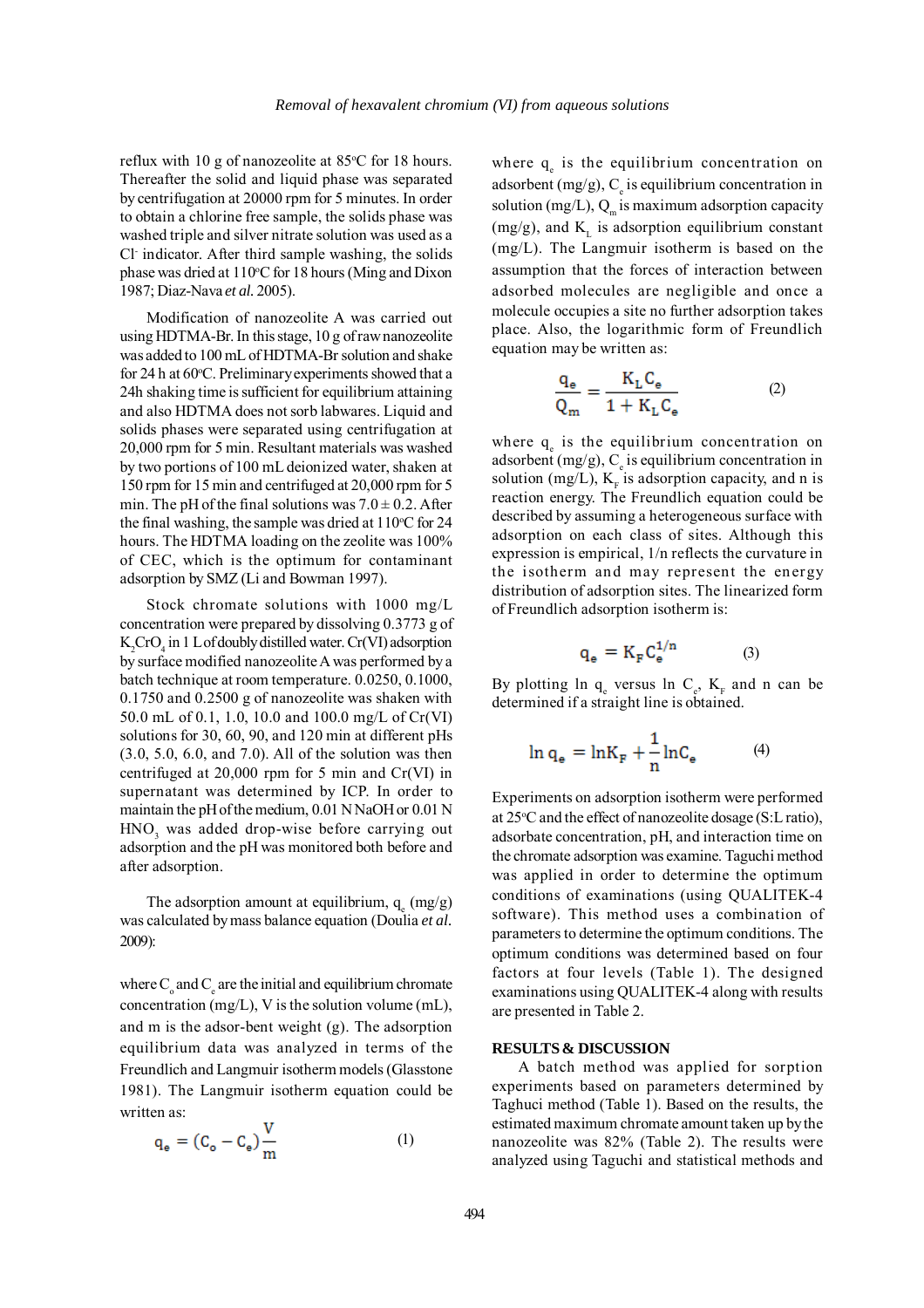| Factor                               |     | Level 1 Level 2 Level 3 |    | Level 4 |
|--------------------------------------|-----|-------------------------|----|---------|
| pH                                   |     |                         |    |         |
| Adsorbate concentration $(mg/L)$ 0.1 |     |                         | 10 | 100     |
| $S: L \text{ ratio } (g/L)$          | 0.5 |                         | 35 |         |
| Interaction time (min)               | 30  | 60                      | 90 | 120     |

**Table 1. Factors and levels in experimental design**

**Table 2. Results of cadmium adsorption into surface modified nanozeolite A based on examinations designed by Taguchi method**

| pH             | Adsorbate concentration (mg/L) | S:L(g/L)       | Interaction time (min) | Removal Efficiency (%) |
|----------------|--------------------------------|----------------|------------------------|------------------------|
| $\overline{3}$ | 0.1                            | 0.5            | 30                     | 22                     |
| $\mathfrak{Z}$ | $\mathbf{1}$                   | $\overline{2}$ | 60                     | 51                     |
| $\mathfrak{Z}$ | $10\,$                         | 3.5            | 90                     | 37                     |
| 3              | 100                            | 5              | 120                    | 43                     |
| 5              | 0.1                            | $0.5\,$        | 30                     | 23                     |
| 5              | 1                              | $\overline{2}$ | 60                     | 45                     |
| 5              | $10\,$                         | 3.5            | 90                     | 41                     |
| 5              | 100                            | 5              | 120                    | 38                     |
| 7              | 0.1                            | $0.5\,$        | 30                     | 15                     |
| 7              | $\mathbf{1}$                   | $\overline{c}$ | 60                     | 43                     |
| 7              | $10\,$                         | 3.5            | 90                     | $28\,$                 |
| 7              | 100                            | 5              | 120                    | $32\,$                 |
| 8              | $0.1\,$                        | $0.5\,$        | $30\,$                 | $20\,$                 |
| 8              | $\mathbf{1}$                   | $\overline{c}$ | 60                     | 34                     |
| 8              | 10 <sup>10</sup>               | $3.5$          | 90                     | 29                     |
| 8              | 100                            | 5              | 120                    | $32\,$                 |

results showed that the optimum conditions for Cr(VI) removal is pH of 3, 1 mg/L adsorbate concentration, S:L of 5 and 60 min interaction time. Results showed a decrease in Cr (VI) adsorption by increasing pH. Dependence of heavy metal adsorption on medium's pH is known (Panuccio *et al.* 2009) and it can be observed that the best chromate adsorption is at pH 3 (Mier, Callejas *et al.* 2001; Bajda and Klapyta 2006; Yusof and Malek 2009). Zeolites influence the solution's acidity, tending to neutralize the solutions by exchange of H+ with the cations initially present in their structures. The competitive exchange of  $H^+$  is considered to be the reason of lower retention of metals in more acidic environment. In addition, a decrease in initial pH decreases the probability of metal hydroxide precipitation because it also decreases the final pH resulting from the H<sup>+</sup> exchange on zeolite, which explains the higher adsorption decrease shown for chromium. Zeolites, in general, are weakly acidic in

nature and therefore sodium form exchangers are selective for hydrogen  $(R - Na + H<sub>2</sub>O$  $O$   $RH + Na^+ + OH^-$ , and this leads to high pH values when the exchanger is equilibrated with a relatively dilute electrolyte solution (Leinonen and Lehto 2001) making the metal hydroxide precipitation feasible. The extent of precipitation is clearly affected by the acidities of zeolites since they affect the bulk solution pH (Ayuso, Sanchez *et al.* 2003). As for the amount of zeolite, the highest chromate adsorption per unit mass of nanozeolite is the ratio of 5. This may be attributed to this fact that large adsorbent amount increases the adsorption sites. At low metal ion loading, the ratio of the number of metal ions to the number of available adsorption sites is small and conse-quently, adsorption is independent of initial concentration, but as the concentration of metal ions increases, the situation changes and the competition for adsorption sites becomes fierce.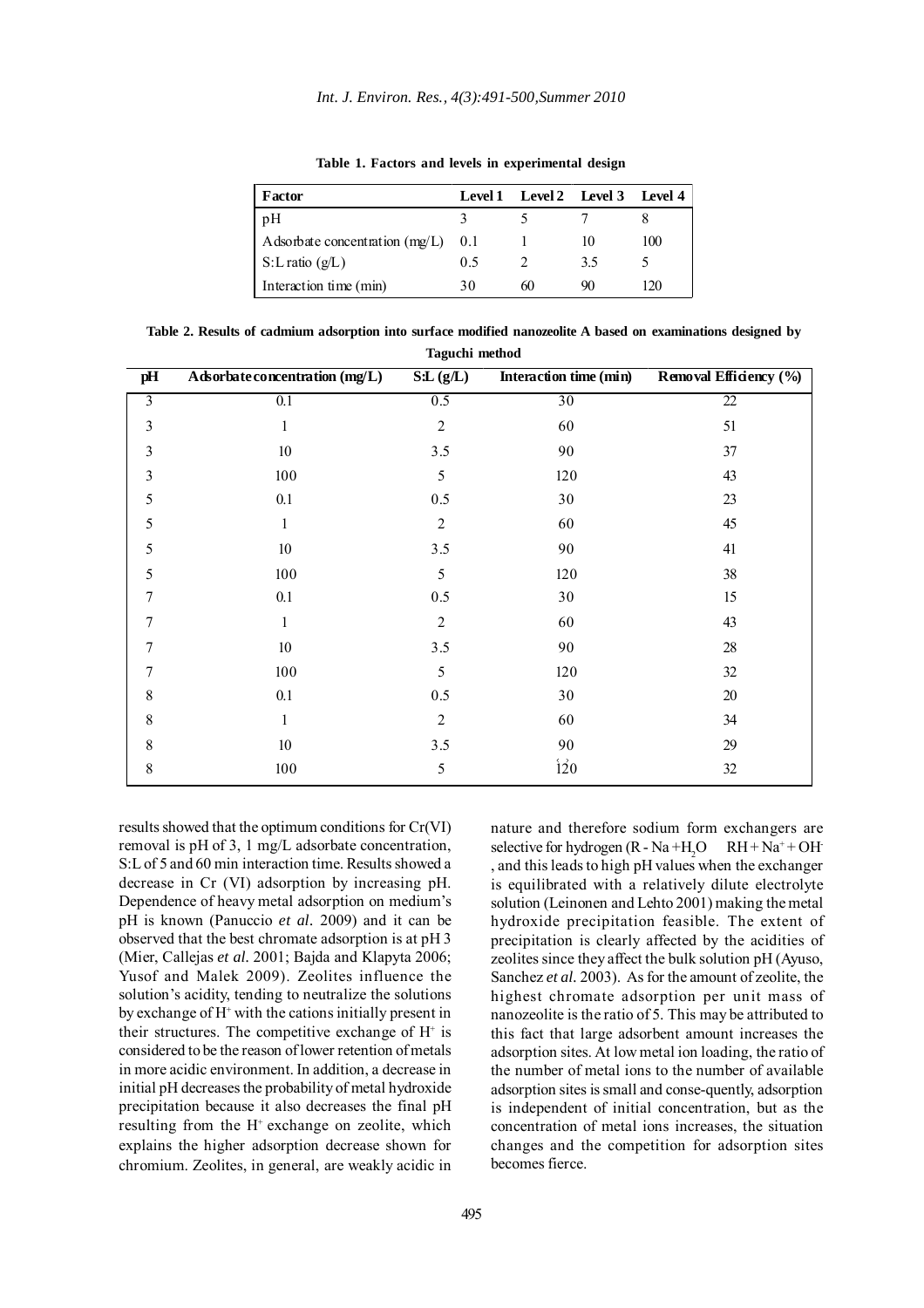*Effects of pH.* Chromate adsorption at different equilibrium solution pH values was studied. Adsorption of chromate on surface modified nanozeolite A showed a decrease with pH increasing from 3 to 8 (Fig. 5).

Effect of *solid to liquid* S:L ratio on chromate adsorption by surface modified nanozeolite A is illustrated in Fig. 6. Results indicate that the highest chromate adsorption per unit mass of nanozeolite occurred at S:L ratio of 5.

Chromate interacted with nanozeolite rapidly and the maximum uptake was observed within 30 minutes (Fig. 7). Results showed that the increase of interaction time could lead to the decrease of removal efficiency.

Results showed that the best Cr(VI) adsorption occurs at 10 mg/L and then slows down significantly to reach the lowest adsorption rate at 30 mg/L (Fig. 8).

The presence of competitive ions such as sulfates can affect on the adsorption of Cr(VI) (Bowman 1996). The effect of this competition was investigated by adding 100, 200, 500, 1000, 2000 and 10000 mg/L of sulfate ion to a solution containing 100 mg/L of Cr(VI). Results showed that there is no significant competition up to 1000 mg/L of sulfate (up to 99% chromate removal), but the removal efficiency decreases slightly by increasing the competitive ion to 10000 mg/L (decreasing of removal efficiency to 93%) (Fig. 9). Based on results chromate adsorption could be affected slightly only at very high sulfate concentrations (10000 mg/L) which is several times higher than the contents of natural waters.

Adsorption was determined at  $25^{\circ}$ C and the adsorption isotherms are shown in Fig. 10. According to this figure, it is being shown that data is better fitted by Langmuir isotherms. The linear forms of these isotherms are plotted in Figs. 11 and 12 to calculate respective coefficients. The corresponding Langmuir and Freundlich parameters along with correlation coefficients are given in Table 3.

Several investigations have been conducted to obtain the adsorption capacity of chromate on zeolite. Ayuso *et al.* (Ayuso *et al.,* 2003) found that the maximum Cr



**Fig. 5. Average effects of pH on chromate removal**



**Fig. 7. Average effects of interaction time on chromate removal**



**Fig. 6. Average effects S:L ratio on chromate removal**



**Fig. 8. Average effects of adsorbent concentration on chromate removal**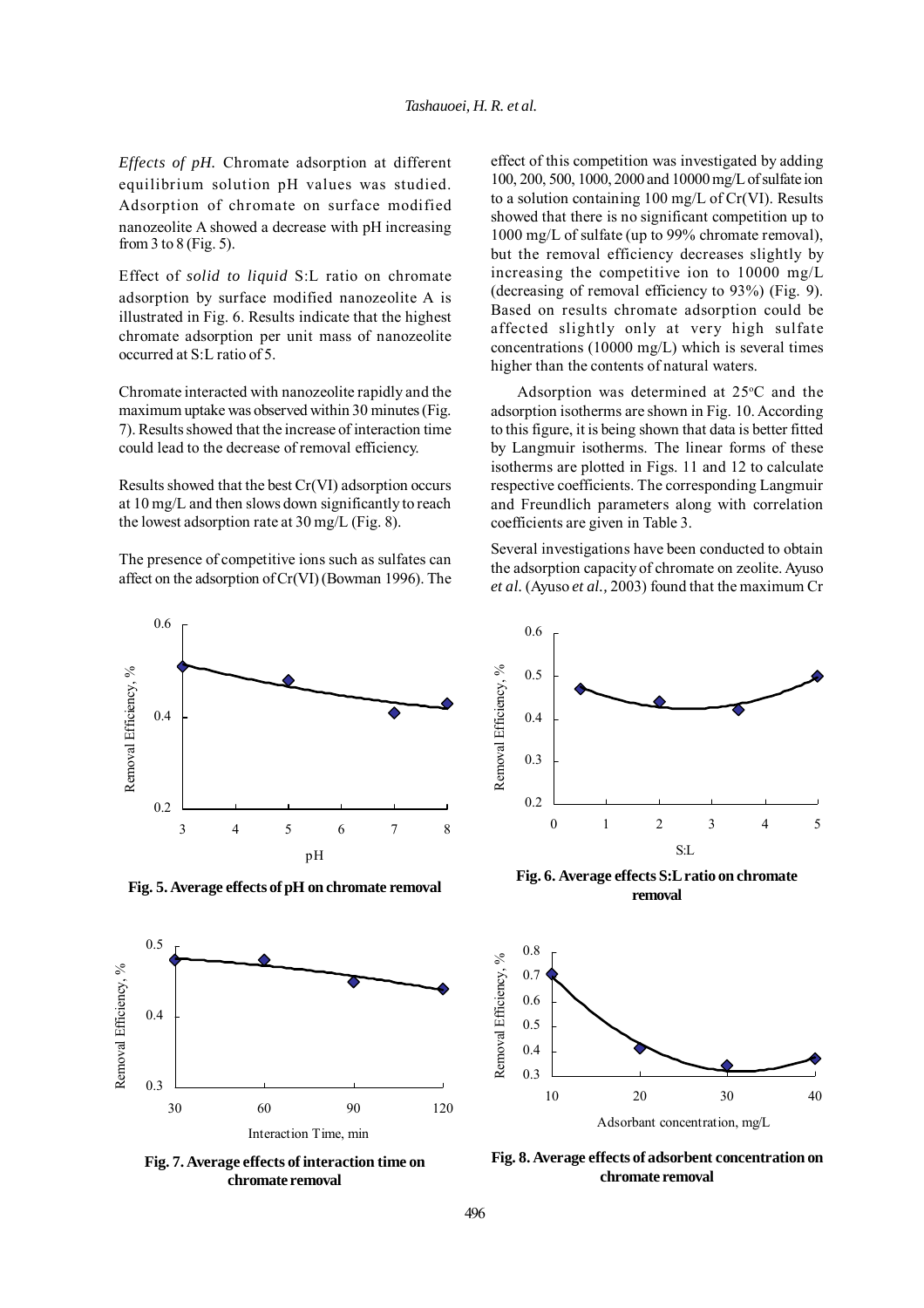

**Fig. 10. Adsorption isotherm for the adsorption of chromate on surface modified nanozeolite A**







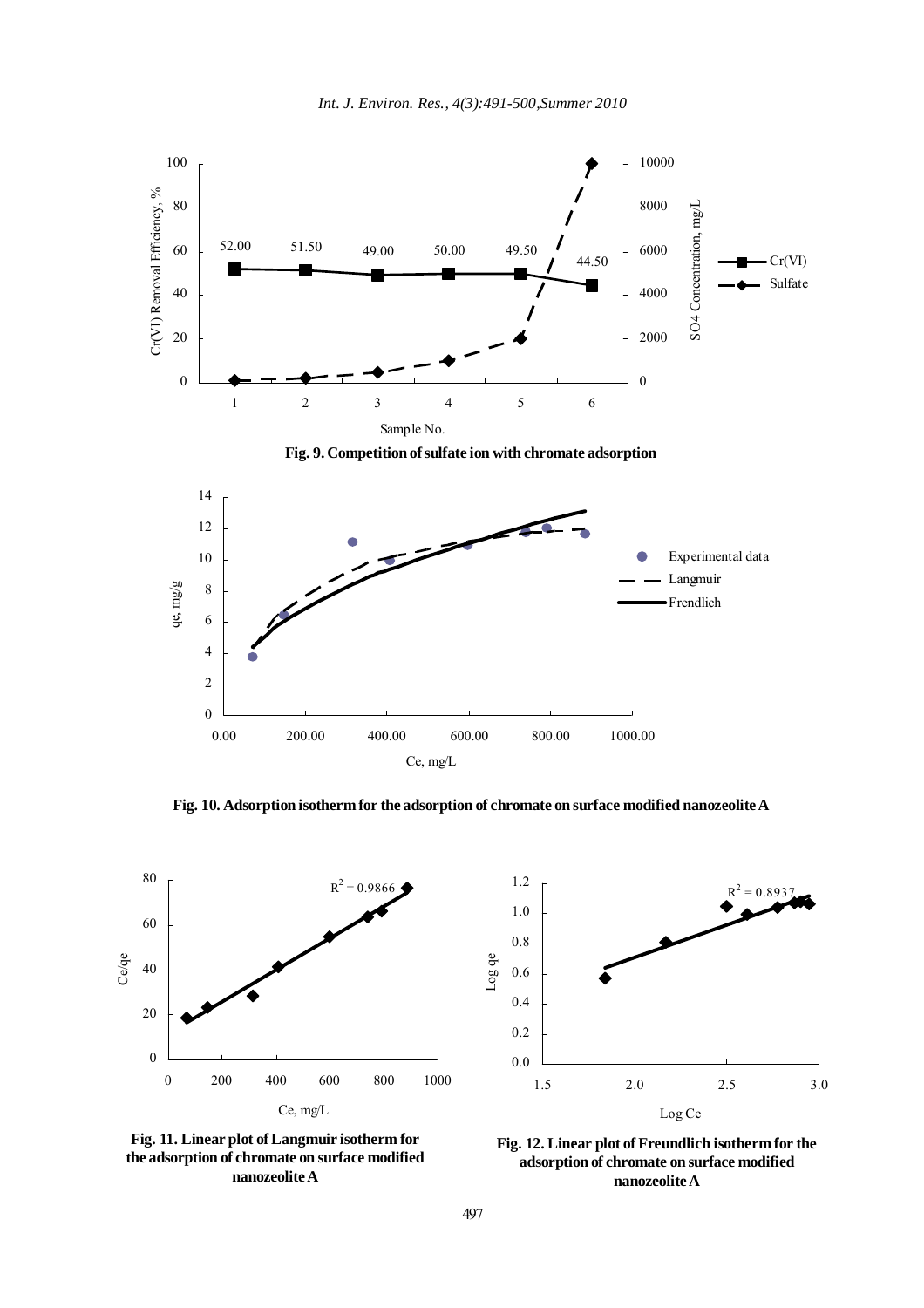| Langmuir isotherm |             |       |     | <b>Freundlich isotherm</b> |       |  |
|-------------------|-------------|-------|-----|----------------------------|-------|--|
| $Q_m$ (mg/g)      | $K_L$ (/kg) | $R^2$ | 1/n | $K_f$ (mmol/g)             | $R^2$ |  |
| 14.16             | 6.11        | 0.987 | 2.3 | 1.43                       | 0.894 |  |

**Table 3.Isothermal parameters of chromate adsorption**

(VI) adsorption capacities by synthetic zeolite is 14.16 mg/ g. Ghiaci *et al.* (Ghiaci *et al.,* 2004) found that the maximum capacity of clinoptilo-lite and ZSM-5 is in the range of 0.8-3.2 and 0.7-2.7 mg/ g, respectively. Other researchers found a 7.3 mg g-1 (Yusof and Malek, 2009) and 2.92 mg/ g (Misaelides *et al.,* 2008).

Results of examinations were analyzed using Pearson correlation test to determine the effects of each experimental parameter on the removal efficiency. Pearson correlation test showed that:

there is significant reverse correlation between chromate removal and pH  $(P_{value}=0.05, R=-0.415)$ there is no significant correlation between chromate removal and S:L ratio ( $P_{value}$ =0.302)

there is significant correlation between chromate removal and chromate concentration  $(P_{value}=0.244)$ 

there is no significant correlation between chromate removal and interaction time  $(P_{value}=0.471)$ Multiple regression tests were applied in order to remove interaction effects of other factors in correlation between each factor and the removal efficiency. The results confirmed Pearson correlation test and showed that there is no removal disarray effect.

In order to evaluate the efficiency of surface modified nanozeolite A in removing Cr(VI) from natural polluted waters, an examinations were carried out on a samples from one of the most polluted Birjand's water wells. Based on surveys, the highest chromate amount in Iranian polluted waters is about 100 µg/L. The average amount of this ion during sampling from Birjand's water wells was about 85 µg/L, and examinations were carried out twice under optimum conditions based on results from Taguchi designed examination ( $pH = 3$ , adsorbate concentration = 1 mg/ L,  $S: L = 5$  and 60 min of interaction time). Results showed surface modified nanozeolite A could reduce Cr(VI) concentration to 46.7  $\mu$ g/L (45 % removal efficiency), which is lower than the WHO guidelines.

# **CONCLUSION**

The purpose of this work was to study the feasibility of chromate removal from aqueous solutions by adsorption onto surface modified nanozeolite A. It could be assumed that modifying zeolite could enable nanozeolite to adsorb chromate and lead to considerable decrease in its con-centration. The data reported here showed that surface modified nanozeolite A is an effective sorbent for removing chromate from aquatic solution. The adsorption capacity of nanozeolite was higher than the reported value for zeolites and the adsorption ability waqs enhanced by surface modification, which enables zeolite to adsorb Cr(VI). Equilibrium studies were conducted for the adsorp-tion of Cr(VI) from aqueous solutions onto surface modified nanozeolite A. pH was the most important factor in Cr(VI) adsorption, and other factors had little effect. The equilibrium data have been analyzed using Langmuir and Freundlich isotherm models and the results revealed that Langmuir model is in good agreement with experimental re-sults. Results showed that surface modified nanozeolite A is an efficient tool in removing Cr (VI) from natural water containing Cr(VI) ion in concentrations lower than 90 µg/L under optimum conditions. Also the results showed no significant competition between chromate adsorption and chromate and chromate ions.

#### **ACKNOWLEDGEMENTS**

Authors gratefully acknowledge the generous support provided by Isfahan University of Medical Sciences (No. 5141600); Fadak Group and Nanotek Spadana for nanozeolite A and Mr. M.J. Hesami, Faculty of Advanced Sciences and Technologies, University of Isfahan and A.R. Shahnoush, Department of Chemistry, University of Isfahan; Mr. F. Karakani, Iranian Elites Foundation and Mrs. Vahid Dastjerdi for their kind cooperation.

#### **REFERENCES**

An, H. K., Park, B. Y. and Kim, D. S. (2001). Crab shell for the removal of heavy metals from aqueous solution. Water Res., **35 (15),** 3551-3556.

Applegate, L. E. (1984). Membrane separation processes. Chem. Eng. J., **91**, 64.

Ayuso, E. A., Sanchez, A. G. and Querol, X. (2003). Purification of metal electroplating waste waters using zeolites. Water Res., **37**, 4855-4862.

Babel, S. and Opiso, E. M. (2007). Removal of Cr from synthetic wastewater by sorption into volcanic ash soil. "KpwLUGpxktqp0Uek0'Vgej 0'6'\*3+"; :-107.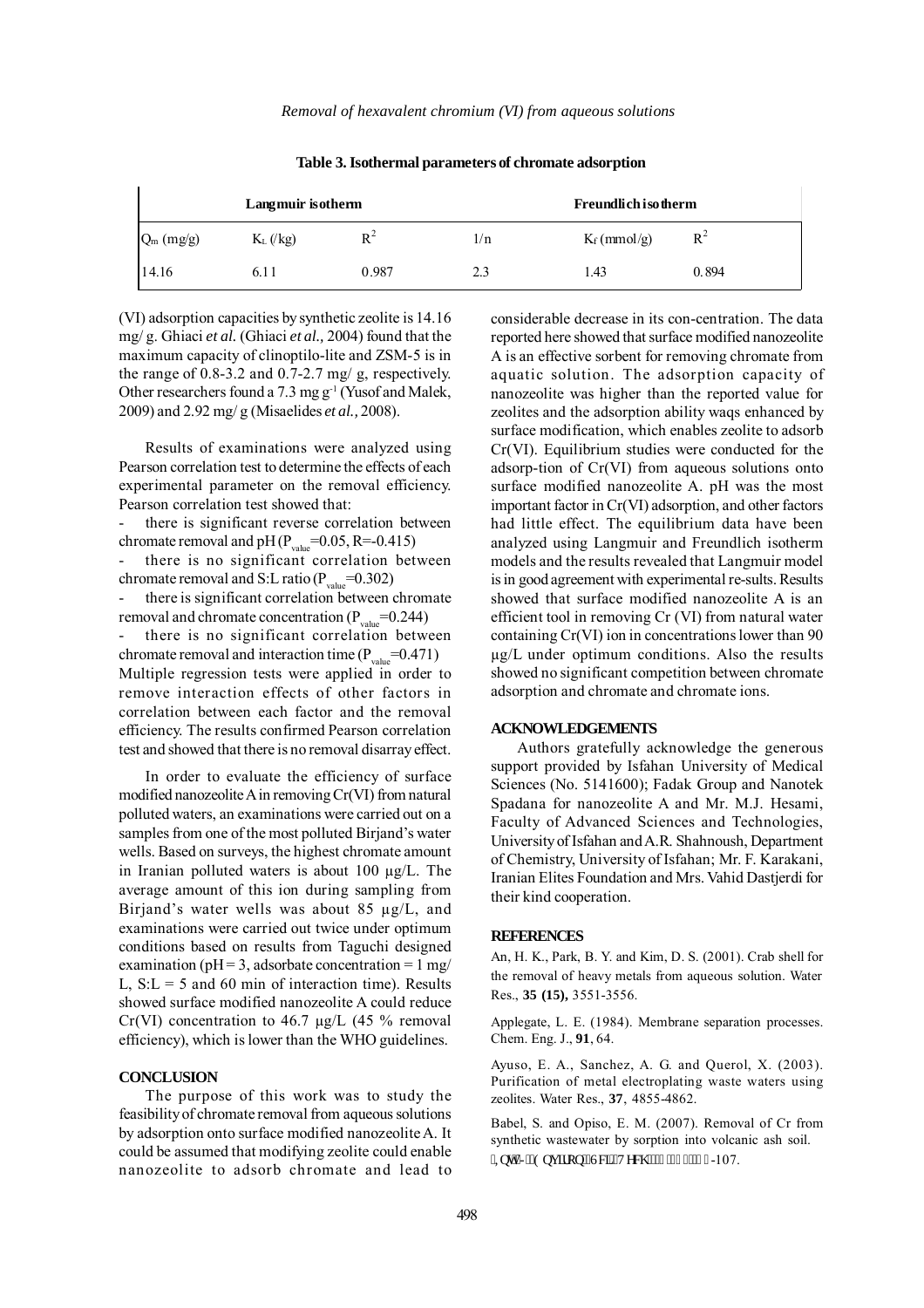Bajda, T. and Klapyta, Z. (2006). Sorption of chromate by clinoptilolite modified with alkylammonium surfactants. Mineralogia Polonica, **37 (2),** 109-115.

Bowman, R. S. (1996). Surfactant-Altered Zeolites as Permeable Barriers for In Situ Treatment of Contaminated Groundwater: Phase I Topical Report Campus Station, Socorro, Research sponsored by the U.S. Department of Energy's Morgantown Energy Technology Center, under contract, DE-AR21-95MC32108 with New Mexico Institute of Mining and Technology.

Breck, D. W. (1974). Zeolite Molecular Sieves. New York: John Wiley & Sons.

Chutia, P., Kato, S., Kojima, T. and Satokawa, S. (2009). Adsorption of As(V) on surfactant-modified natural zeolites. J. Hazard. Mater., **162 (1),** 204-211.

Dal Bosco, S. M., Jimenez, R. S. and Carvalho, W. A. (2005). Removal of toxic metals from wastewater by Brazilian natural scolecite. J. Coll. Interface Sci., **281 (2),** 424-431.

Diaz-Nava, M. C., Olguin, M. T., Solache-Rios, M., Alarcon-Herrera, M. T. and Aguilar-Eleuezabal, A. (2005). Characterization and improvement of Ion exchange capacities of Mexican clinoptilolite-rich tuffs. J. Inc. Phen. Macro. Chem., **51**, 231-240.

Doulia, D., Leodopoulos, C., Gimouhopoulos, K. and Rigas, F. (2009). Adsorption of humic acid on acid-activated Greek bentonite. J. Coll. Interface Sci., **340**, 131-141.

Fan, H. and Anderson, P. (2005). Copper and cadmium removal by Mn oxide-coated granular activated carbon. Sep. Purif. Technol., **45 (1),** 61-67.

Glasstone, S. (1981). Text Book of Physical Chemistry: Macmillan, India.

Gueu, S., Yao, B., Adouby, K. and Ado, G. (2007). Kinetics and thermodynamics study of lead adsorption onto activated carbons from coconut and seed hull of the palm tree. Int. J. Environ. Sci. Tech., **4 (1),** 11-17.

Haggerty, G. M. and Bowman, R. S. (1994). Sorption of chromate and other inorganic anions by organo-zeolite. Environ. Sci. Technol., **28**, 452-458.

Hertzenberg, E. P. and Sherry, H. S. (1980). Lead and cadmium ion exchange of zeolite NaA. Adsorption and Ion Exchange with Synthetic Zeolites Principles and Practice, Chapter 10. W. H. Flank, Ame. Chem. Soc.: 187-198.

Inglezakis, V. J., Loizidou, M. D. and Grigoropoulou, H. P. (2003). Ion exchange of  $Pb^{2+}$ ,  $Cu^{2+}$ ,  $Fe^{3+}$  and  $Cr^{3+}$  on natural clinoptilolite: selectivity determination and influence of acidity on metal uptake. J. Coll. Interface Sci., **261**, 49-54.

Jha, I., Iyengar, L. and Prabhakara Rao, A. (1988). Removal of cadmium using chitosan. J. Environ. Eng., **114 (4),** 964-974.

Kallo, D. and Sherry, H. S. (1988). Occurrence, Properties and Utilization of Natural Zeolites. Budapest: Akademiai Kiado.

Kamali, M., Vaezifar, S., Kolahduzan, H., Malekpour, A. and Abdi, M. R. (2009). Synthesis of nanozeolite A from natural clinoptilolite and aluminum sulfate; Optimization of the method. Powder Tech., **189**, 52-56.

Karabulat, S., Karabakan, A., Denizli, A. and Yurum, Y. (2000). Batch removal of copper (II) and zinc (II) from aqueous solutions with low rank Turkish coals. Sep. Purif. Technol., **18**, 177-184.

Kentish, S. E. and Stevens, G., W. (2001). Innovations in separations technology for the recycling and reuse of liquid waste streams. Chem. Eng. J., **84149-59**, 149-159.

Leinonen, H. and Lehto, J. (2001). Purification of metal finishing wastewaters with zeolites and activated carbons. Waste. Manage. Res., **19**, 45-57.

Li, Z. and Bowman, R. S. (1997). Counterion effects on the sorption of cationic surfactant and chromate on natural clinoptilolite. *Environ. Sci. Technol.*, **31**, 2407-2412.

Li, Z., Roy, S. J., Zou, Y. and Bowman, R. S. (1998). Longterm chemical and biological stability of surfactant-modified zeolite. Environ. Sci. Technol., **32**, 2628-2632.

Malakootian, M., Nouri, J. and Hossaini, H. (2009). Removal of heavy metals from paint industry's wastewater using Leca as an available adsorbent. Int. J. Environ. Sci. Tech., **6 (2),** 183-190.

Mathialagan, T. and Viraraghavan, T. (2002). Adsorption of cadmium from aqueous solutions by perlite. J. Hazard. Mater., **94 (3),** 291-303.

McBride, M. B. (1994). Environmental Chemistry of Soils. New York: Oxford University Press, Inc.

Mellah, A. and Chegrouche, S. (1997). The removal of zinc from aqueous solutions by natural bentonites. Water Res., **31**, 621-629.

Mier, M. V., Callejas, R. L., R. GEHR, Jimeanez Cisneros, B. E. and Alvarez, P. J. J. (2001). Heavy metal removal with Mexican clinoptilolite: Multi-component ionic exchange. Water Res., **35 (2),** 373-378.

Ming, D. W. and Dixon, J. B. (1987). Quantitative determination of clinoptilolite in soils by a cation-exchange capacity methods. Clay. Clay Min., **35 (6),** 463-468.

Mintova, S., Valtchev, V. and Bein, T. (2003). Formation of colloidal molecular sieves: influence of silica precursor. Coll. Surf. A, **217 (1-3),** 153-157.

Nameni, M., Moghadam, M. R. A. and Arami, M. (2008). Adsorption of hexavalent chromium from aqueous solutions by wheat bran. Int. J. Environ. Sci. Tech., **5 (2),** 161-168.